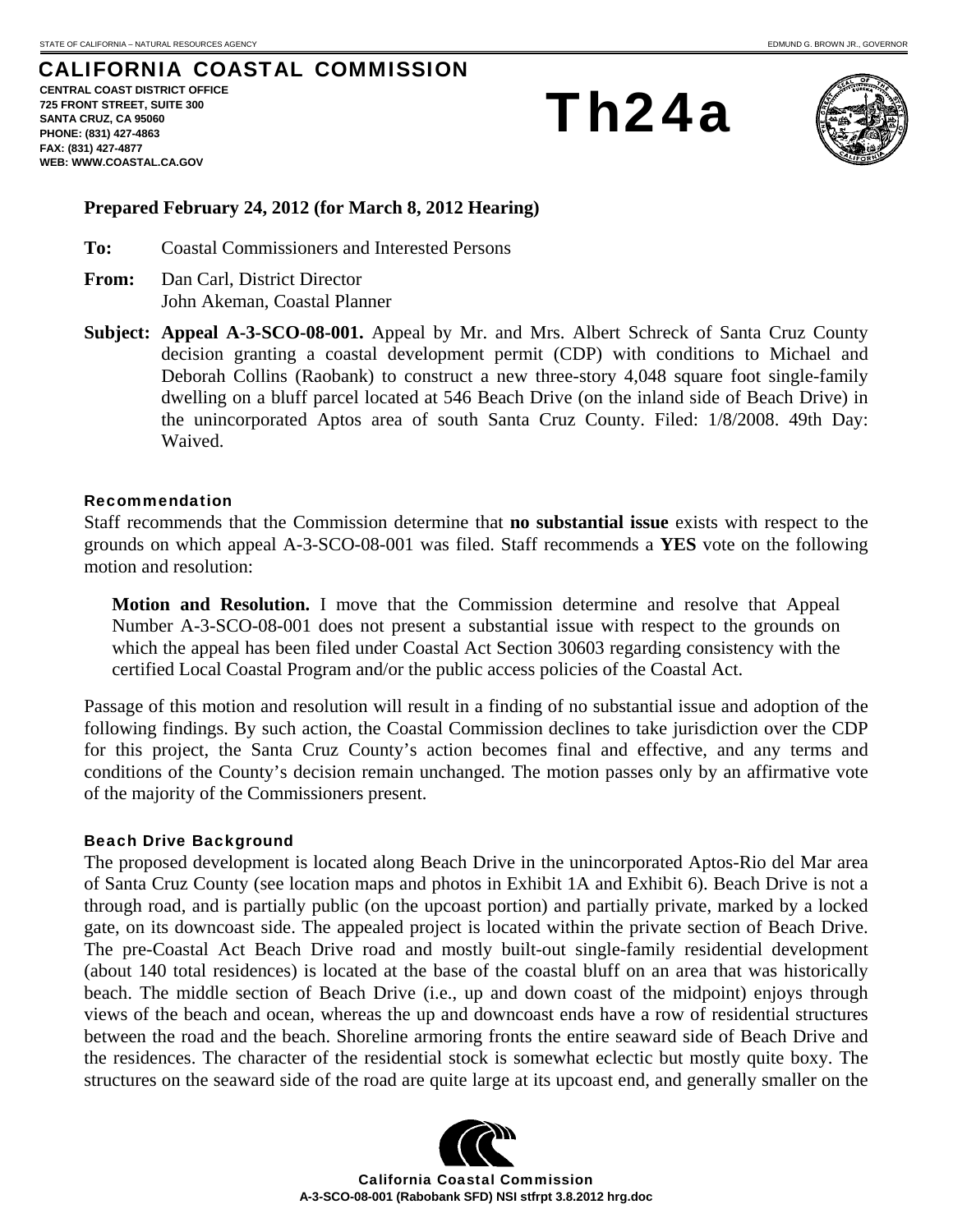$\overline{a}$ 

private downcoast end (past the locked gate). Just upcoast is Aptos Creek and State Parks' Seacliff State Beach unit, and just downcoast is Hidden Beach. See Exhibit 1A and Exhibit 6 for a location map and oblique air photos of the project area.

Beach Drive and the residential development along this street have essentially been constructed on the back beach area in an area of high hazard and a significant public beach viewshed. As a result, development and redevelopment along Beach Drive has long raised concerns in light of these constraints and challenges. To address coastal hazards, primarily in terms of bluff landslide and ocean flooding, the County's LCP requires that otherwise approvable homes and significant remodels on Beach Drive be flood elevated such that living space is above 100-year flood levels (in this case ocean flooding), and that any features below this level be designed to be expendable in the event of such flooding, including that any walls in this area be "breakaway" walls designed to be sacrificed in a significant flood surge. Typically such construction involves the use of deep piers embedded into subsurface bedrock on which the rest of the structure is founded. To address landslide dangers, the County also requires new residences on the inland side of Beach Drive to be designed and engineered to withstand the impact of any expected landslides from the bluffs above, including through use of reinforced concrete roof and rear wall deflection devices. Given the lack of flat space at the base of the bluffs in many cases, the newer homes meeting these design specifications are often built into the bluff itself (i.e., the bluff is excavated and the house is built within the excavation), and these structures are typically referred to as "bunker" homes for this reason. Although there are a number of older residential properties that have not been redeveloped in this way, there have been approximately 11 bunker-style residences developed on Beach Drive under the LCP to date.<sup>1</sup> The County-approved project that is the subject of this appeal is proposed as a bunker home that includes these same design and engineering features.

In terms of viewshed concerns, residential mass and scale is limited along Beach Drive in the same way as it is in the rest of the County under the LCP (e.g., 50% maximum floor area ratio, 40% maximum coverage, etc), but maximum height is limited to 25 feet on the inland side of the street and 17 feet on the seaward side (as opposed to the more common 28-foot residential height maximum that generally applies elsewhere). The County's prohibition on 3-story residential development also applies to this area but is limited to the inland side of the road; on the seaward side, the story limitation is more limiting in that a one-story maximum applies. In all eleven existing cases, the County has allowed bunker homes to extend to three-stories through granting variances that respond to the fact that one of the stories is required to be non-habitable and sacrificial below flood levels.<sup>2</sup> The County-approved project under this appeal is three-stories through the same variance process in this case, and the non-habitable and

<sup>2</sup> Although these lower floors are conditioned to be non-habitable and sacrificial, including through breakaway wall sections, they generally push the boundaries of what a sacrificial area provides and how it is perceived from the street. These areas typically provide for garage and storage and entry facilities that do not generally appear any different from more typical residential construction from the outside.



<sup>1</sup> And one such flood-elevated and on caissons structure developed on the seaward side of the road to date. That seaward structure was the subject of a County CDP that was appealed to the Commission, and the Commission declined to take jurisdiction over the CDP in that appeal (County CDP 01-0022 and Commission appeal number A-3-SCO-03-032; the Commission found no substantial issue on July 10, 2003).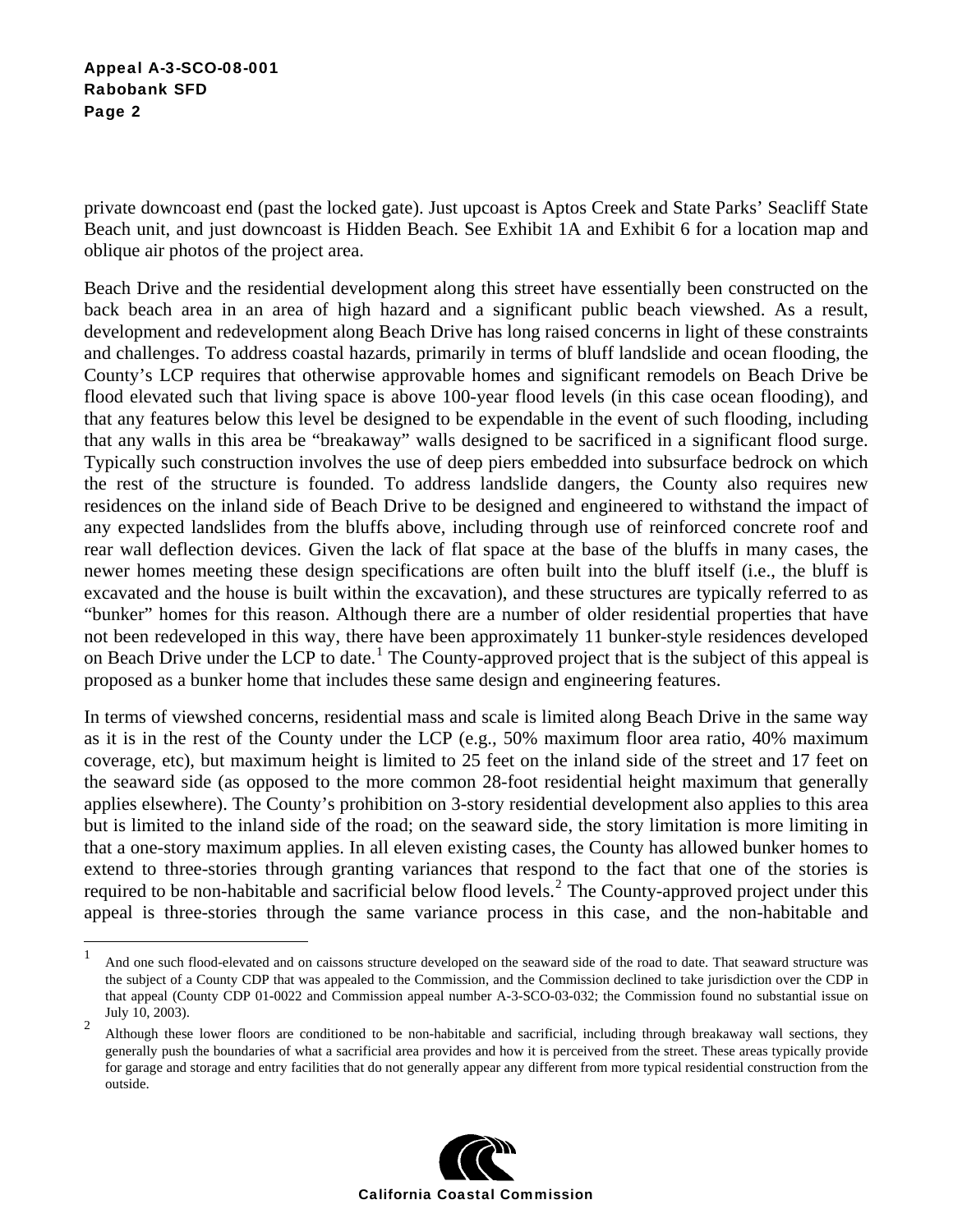sacrificial lower level provides for garage space for five cars, storage, entryway stairs, entry to elevator, non-structural breakaway interior walls, and un-reinforced slab on-grade.

As indicated, the project is located on the bluff side of Beach Drive. This bluff is approximately 107 feet in height and consists of marine terrace deposits, some sandy material, and underlying (and subsurface) sandstone bedrock. The bluff face is relatively steep, ranging from about 50% to 70% in slope, and is covered with sparse to dense ruderal vegetation (both native and non-native). Based on the soil type, steep slope, and related factors, the Applicant's geotechnical consultants identify a known history of slope failure and landslides, erosion, drainage issues, saturated soil, liquefaction and earth movement from seismic events. The various decks, platforms, pathways, retaining walls, and related residential development present and exposed/cantilevered in the upper bluff area above Beach Drive stand testament to these issues. The project site is also located within the Federal Emergency Management Agency (FEMA) Flood Zone V, a 100-year coastal flood hazard zone designated for areas subject to inundation resulting from wave run-up and storm surges. Beach Drive and its residences have in the past been subjected to wave run-up and storm surge, which has resulted in damage to some of the homes.

# 546 and 548 Beach Drive Background

The project that is the subject of this appeal (at 546 Beach Drive) is related to a second and very similar residential project that was originally pursued on the immediately adjacent site (at 548 Beach Drive) at roughly the same time by the then owners of both sites.<sup>3</sup> The two sites are directly next to one another on the bluff side of Beach Drive, and share similar attributes in that they are about the same size (about 13,000 square feet) and about the same general configuration (they are both bluff properties ranging from 50% to 70% slope). In 2006, the County approved a bunker house at 548 Beach Drive of similar size and scale as the County-approved residence that is the subject of this appeal. That 2006 approval was then appealed to the Coastal Commission by Albert and Joel Schreck and Robert and Mitzie Forsland.<sup>4</sup> The Commission took jurisdiction over that CDP, and on September 6, 2007 approved a CDP for the project in roughly the same form as had been approved by the County. On November 5, 2007 the Appellants filed a lawsuit in Santa Cruz County Superior Court challenging the Commission's approval. The Superior Court ultimately upheld the Commission's decision. The Appellants appealed to the Sixth District Court of Appeal, and on September 27, 2011 the Appellate Court upheld the trial court's judgment, again finding for the Commission.

Because the project at 548 Beach Drive (that was the subject of the litigation) was so similar to the project at 546 Beach Drive (i.e., this current appeal), and because the project at 548 Beach Drive was the subject of then pending litigation, the property owners, in consultation with Commission staff, preferred to wait until the litigation was resolved to bring this matter forward. With the litigation recently

<sup>4</sup> Commission appeal number A-3-SCO-06-059. Mr. Schreck is also the Appellant in this current appeal.



 $\frac{1}{3}$  Both parcels were owned at that time by Michael and Deborah Collins, and both are now owned by Rabobank (i.e., the Collins ultimately lost the property in foreclosure to Pacific State Bank, and Pacific State Bank and its assets were taken over by Rabobank in 2010).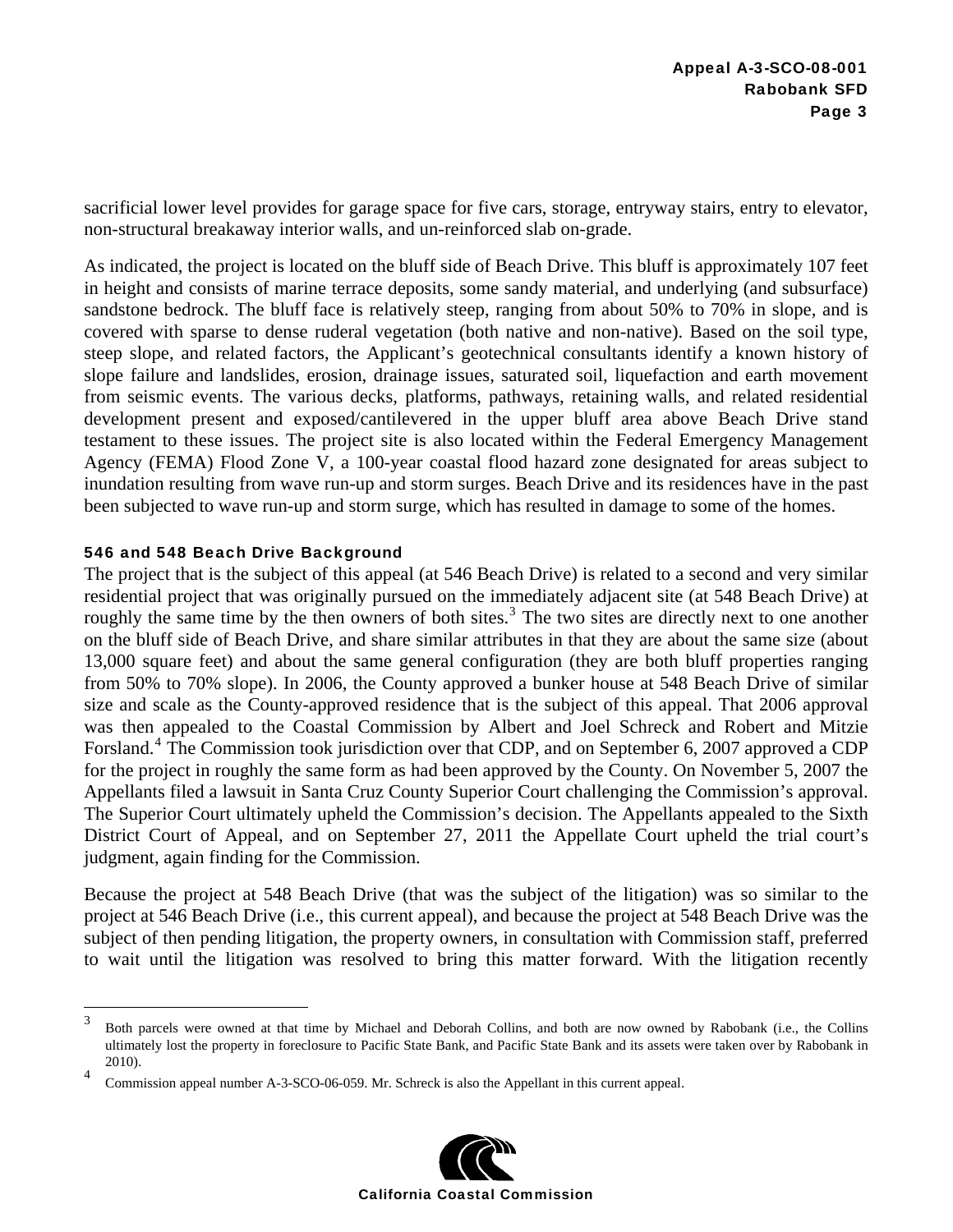resolved, the appeal is now before the Commission, thus explaining the roughly four-year lag time between the appeal being filed and being brought before the Commission.

# County Approved Project (at 546 Beach Drive)

On October 24, 2007, the Santa Cruz County Planning Commission approved CDP 06-0156 to construct a new three-story, 4,048 square foot single-family dwelling, including about 1,600 cubic yards of grading, at the toe of the bluff at 546 Beach Drive (see project plans in Exhibit 5). The Appellants appealed that Planning Commission decision to the County Board of Supervisors, and on December 11, 2007 the Board upheld the Planning Commission action and approved a CDP for the project. Pursuant to Coastal Act Section 30603, this County approval is appealable to the Commission because the approved development is located: 1) between the sea and the first public road paralleling the sea; 2) within 300 feet of the inland extent of the beach; and 3) within 300 feet of the top of the seaward face of the coastal bluff.

Coastal Act Section 30625(b) requires the Commission to hear an appeal unless it determines that no substantial issue exists with respect to the grounds on which the appeal has been filed.<sup>5</sup> Commission staff has analyzed the County's Final Local Action Notice for the development (Exhibit 1B), the Appellant's contentions (Exhibit 2), and the relevant requirements of the LCP (Exhibit 3). The appeal raises no substantial issue with respect to the LCP as follows:

### Appellants Contentions

1

The Appellants primarily contend that the project does not conform to LCP requirements related to coastal hazards, including that the County-approved development threatens safety (i.e., bluff collapse, harm to the public and the neighboring properties, and rescue service crews involved in the event of major earth movement from a landslide) both during and after construction. In making this contention, the Appellants cite LCP Land Use Plan (LUP) Policy 6.2.10 and Coastal Act Section 30253.<sup>6</sup> The Appellants also contend that the approval is inconsistent with LUP Policy 6.3.1 with respect to siting development on slopes in excess of 30%. Not citing any other LCP policies, the Appellants also contend that the project inappropriately alters natural landforms, and that the residential structure should be considered a type of shoreline protective device.

<sup>6</sup> Coastal Act Section 30253 is not the standard of review in this case, and thus this contention under Section 30253 is invalid.



<sup>5</sup> The term "substantial issue" is not defined in the Coastal Act or its implementing regulations. In previous decisions on appeals, the Commission has generally been guided by the following factors in making substantial issue determinations: the degree of factual and legal support for the local government's decision; the extent and scope of the development as approved or denied by the local government; the significance of the coastal resources affected by the decision; the precedential value of the local government's decision for future interpretations of its LCP; and, whether the appeal raises only local issues as opposed to those of regional or statewide significance.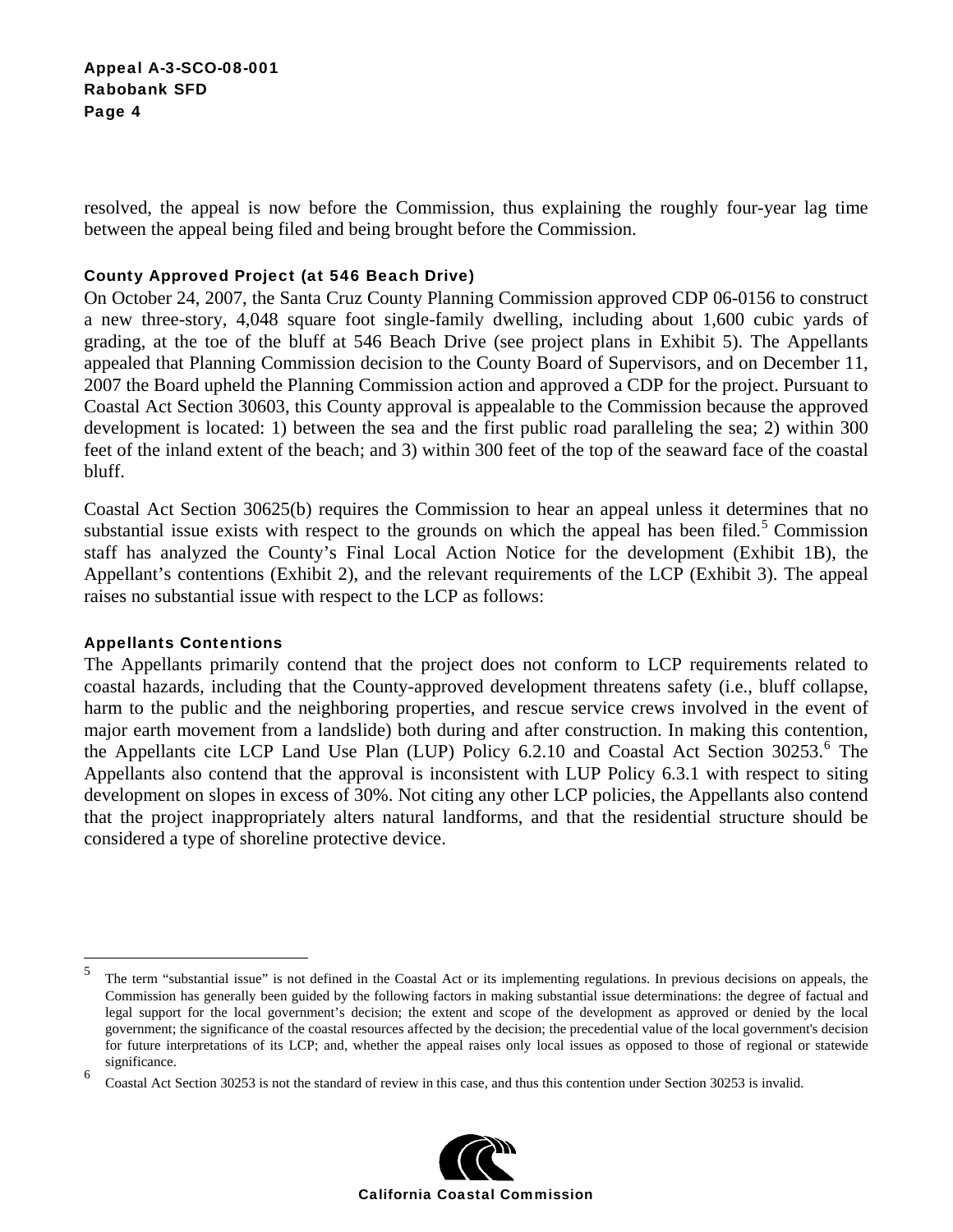See the Appellants' full appeal document in Exhibit 2, and see applicable LCP policies in Exhibit 3.<sup>7</sup>

## 30% Slope

LUP Policy 6.3.1 generally prohibits structures on slopes in excess of 30%. However, this policy also explicitly excludes single-family dwellings on existing lots from this prohibition where siting on steeper slopes would lead to less ground disturbance, and if siting on lesser slopes is infeasible. In this case, the entire project site contains slopes ranging from about 50% to 70%, meaning that it is not feasible to site a residence on a slope of 30% or less on this property because there are no such areas on this property. Thus, the County-approved project is consistent with the exception provided for in LUP Policy 6.3.1, and this appeal contention does not raise a substantial LCP conformance issue.

# Coastal Hazard Minimization

LUP Policy 6.2.10 requires all development to be sited and designed to avoid or minimize hazards (as determined by the geologic hazards assessment or geologic and engineering investigations). Other LCP hazard policies reflect this same general premise of siting and designing development in such a way as to avoid and/or minimize hazards (see Exhibit 3). The Appellants identify a number of concerns on this point, generally focused on potential dangers to others nearby (i.e., neighbors, road users, etc.) during and after construction.

This development is proposed to be located directly on a bluff face with slopes ranging from 50% to over 70% and has therefore not been sited to avoid hazards. Essentially the entire site, however, consists of the steep bluff face, so there is no alternative location in which to build a home that does not raise similar concerns. In order to address these site constraints, the project has been designed to minimize existing hazards. For example, although the process of excavation does have the potential to destabilize the slope, the project includes typical and appropriate construction precautions (see, for example, pages 17 - 26 of Exhibit 1B for the project conditions). These precautions include excavating the back-cut from the top down in 5-foot increments during dry-weather conditions, and ensuring that tiebacks are installed and tensioned prior to excavating the next 5-foot increment. The County also required significant additional construction BMPs through incorporating the recommendations of the Applicant's Geotechnical Report and Geologic Investigation into the approval (such as winter grading requirements or no grading between October 15 through April 15, and erosion control measures, etc.). There is little doubt that the construction approved, including the excavation portion at the toe of the bluff, raises concerns over ensuring that the construction does not lead to problems (such as causing landslides that might extend across the road and/or onto neighboring properties). However, the County's approval

<sup>—&</sup>lt;br>7 Note that the Appellant only cites two LCP policies, LUP Policies 6.2.10 and 6.3.1, but Exhibit 3 includes others. The reason for this is that the Commission's general practice is to construe appeal contentions broadly, and to identify policies that appear relevant to appeal contentions even when specific policies in that regard are not identified.

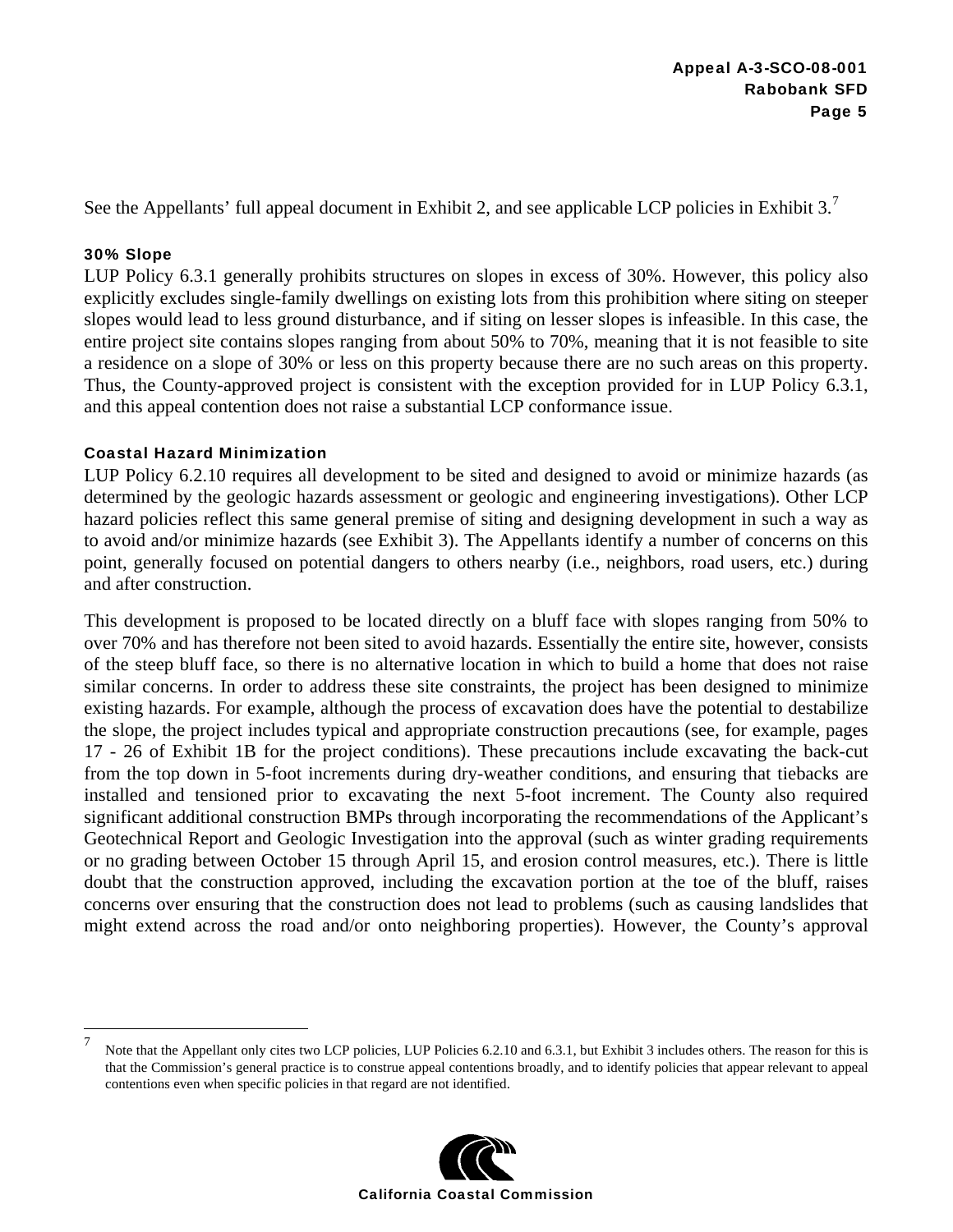includes the types of safeguards that are typically applied to this type of construction, and it appears that the County's approval has appropriately addressed these construction concerns.<sup>8</sup>

In terms of the post-construction dangers alleged by the Appellants, the County's approval likewise appropriately addresses these concerns. The approved project is designed with a landslide containment wall on the roof that will be effective mostly in smaller debris flow and slide events, and that will prevent material from covering the roof in such smaller events. In addition, the residence has been designed and engineered to withstand the impact of any expected landslides, to mitigate geologic hazards from slope failure, and to comply with FEMA regulations. The below-grade rear and side walls of the three-story structure are designed as retaining walls to mitigate damage by landslide flows at the back and along the side yards. The rear wall consists of reinforced concrete that is secured with tiebacks drilled and embedded with grout into the bluff. A structural, flat concrete roof, including a retaining wall parapet (rooftop catchment), runs along the back portion at the top of the flat roof, which is designed to further mitigate a potential landslide from above. Thus, the residence itself is designed to withstand significant landslide events. Should a large landslide event take place, the 25-foot side yard setbacks should provide adequate area for the dispersal of landslide debris and thereby appropriately limit debris flow impacts to the road and nearby houses.<sup>9</sup>

Furthermore, the lowest floor of the approved project consists of a non-habitable five-car garage and foyer designed with break-away garage doors, non-load bearing interior walls and un-reinforced slab on grade (or pavers) as required by the FEMA regulations (as articulated in the LCP) for development in FEMA Flood Zone V. The lowest habitable floor of the approved dwelling is located above the 21-foot mean sea level, which is above FEMA's expected 100-year wave impact height identified for this location. The structure, reinforced walls and roof are supported by cast in place concrete piers drilled into the subsurface Purisma sandstone (see Exhibit 5, sheet A-8). This design is similar to the other adjacent homes on the bluff side of Beach Drive approved within the past 15 years with regards to the use of reinforced concrete foundations, retaining walls and other such designs intended to minimize hazard dangers, including withstanding the impact of expected landslides and wave run-up. The design intends to maximize stabilization of the structure and render it more able than other types of structures to withstand failure of the sloped ground on which it is built or the bluff overhead, and to allow wave forces to pass underneath as necessary, all while the inhabitants are safe inside. These extraordinary design measures also mean two important things in terms of the Appellants' contentions. First, that the bluff slope after construction is actually expected to be more stable than without the project, including because the residential structure as a whole operates as a large toe of bluff retaining structure that will enhance slope stability at this site; and second, the project should not result in exacerbating potential

1



<sup>8</sup> Note that the Commission's staff geologist and coastal engineer reviewed the project at 548 Beach Drive that was on appeal to the Commission previously (A-3-SCO-06-059) and that was substantially the same as the project currently under appeal (see discussion in "546 and 548 Beach Drive Background" section above). On this question of construction dangers, these Commission staff technical experts determined that the project should not result in significant problems of the type alleged if typical precautions, such as those required by the County, were employed (see Exhibit 4).

<sup>9</sup> See Commission staff technical expert response to this issue in Exhibit 4.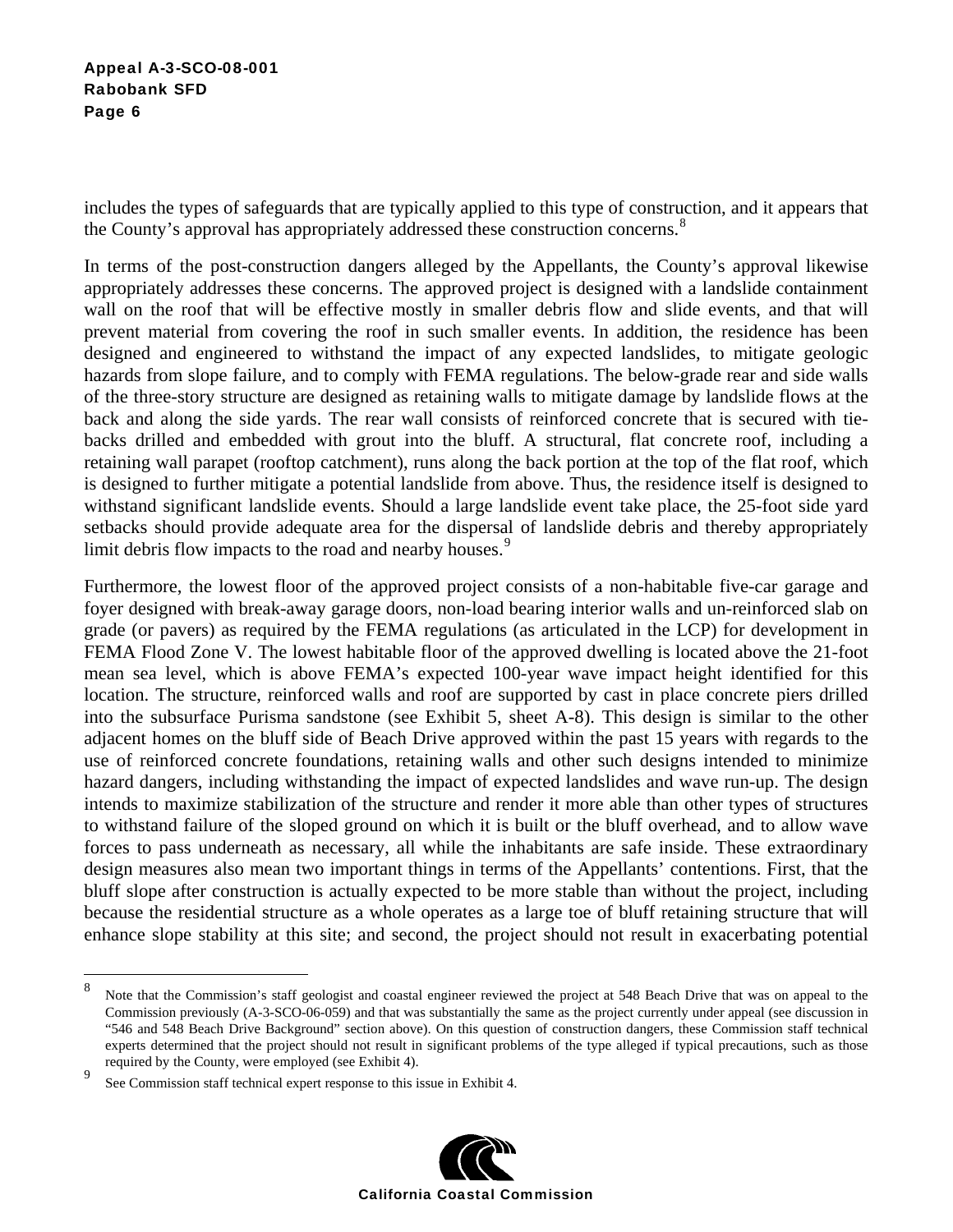problems for neighboring properties and/or users of the road (again, see also Commission staff technical experts' observations on these point in Exhibit 4).<sup>10</sup>

In sum, the project is located in an inherently hazardous location and therefore is not sited to avoid or minimize hazards. There is no less hazardous location on this site in which to locate development, however, and the project involves extensive construction and post-construction measures, as well as design measures that the County and Commission staff technical experts believe are appropriate to minimize the hazards present at this location. In addition, this type of bunker house design has been used for numerous other houses along Beach Drive. Thus, given the unique context of the surrounding development and the County conditions that ensure that the project is designed to minimize hazards, the Commission exercises its discretion to determine that the Appellants' contentions alleging that the County's approval inadequately addresses hazards and threatens public safety, do not raise a substantial LCP conformance issue.

### House as Protective Device

 $\overline{a}$ 

The Appellants contend that the approved dwelling will function as both a residence and retaining wall and therefore should be considered as a "shoreline protective device".

LCP Policy 6.2.16 and related LCP requirements limit shoreline protection devices to devices that protect existing structures from a significant threat, vacant lots which through lack of protection threaten adjacent developed lots, public works, public beaches, or coastal dependent uses. Thus, as a general rule, the LCP does not allow shoreline protective devices in tandem with new development. Rather, the LCP requires new development to mitigate for such hazards (erosion, bluff retreat, flooding, etc.) in other ways, typically by siting such development away from the hazardous area, where the area between the hazard and the development is often called a "setback". Typically, the setback distance established is meant to provide adequate area for natural processes to occur without requiring armoring within the project's design lifetime (which is required to be at least 100 years by the LCP). However, at a site like this that is all bluff, the concept of a bluff setback (like a blufftop setback) does not generally apply. Thus, the project has instead been designed to respond to the hazard in other ways, namely through a massive concrete superstructure supported on embedded concrete caissons and retaining walls with embedment into the bluff. In other words, the traditional "setback" has been replaced by a protective device designed to achieve a similar result. Given this approach and that the LCP defines a shoreline protection structure as "any structure or material, including but not limited to riprap or a seawall, placed in an area where coastal processes operate", and further given that the entire development in this case is clearly proposed in an area where coastal processes operate, such concrete superstructure is in this case

 $10$  The Commission's staff technical experts indicate that there is no question that development along Beach Drive is subject to an unusually high number of geologic and other hazards, and that it is a challenging place to establish safe development. They conclude, however, that the County has appropriately mitigated these hazards, and that that the design of the reinforced residences on the bluff side of Beach Drive lend increased stability to the hillside, thereby decreasing the risk to the nearby homes and Beach Drive by reducing the amount of sediment that could be released by a landslide, where this in turn will also help avoid road closures and associated public safety responder problems associated with same.

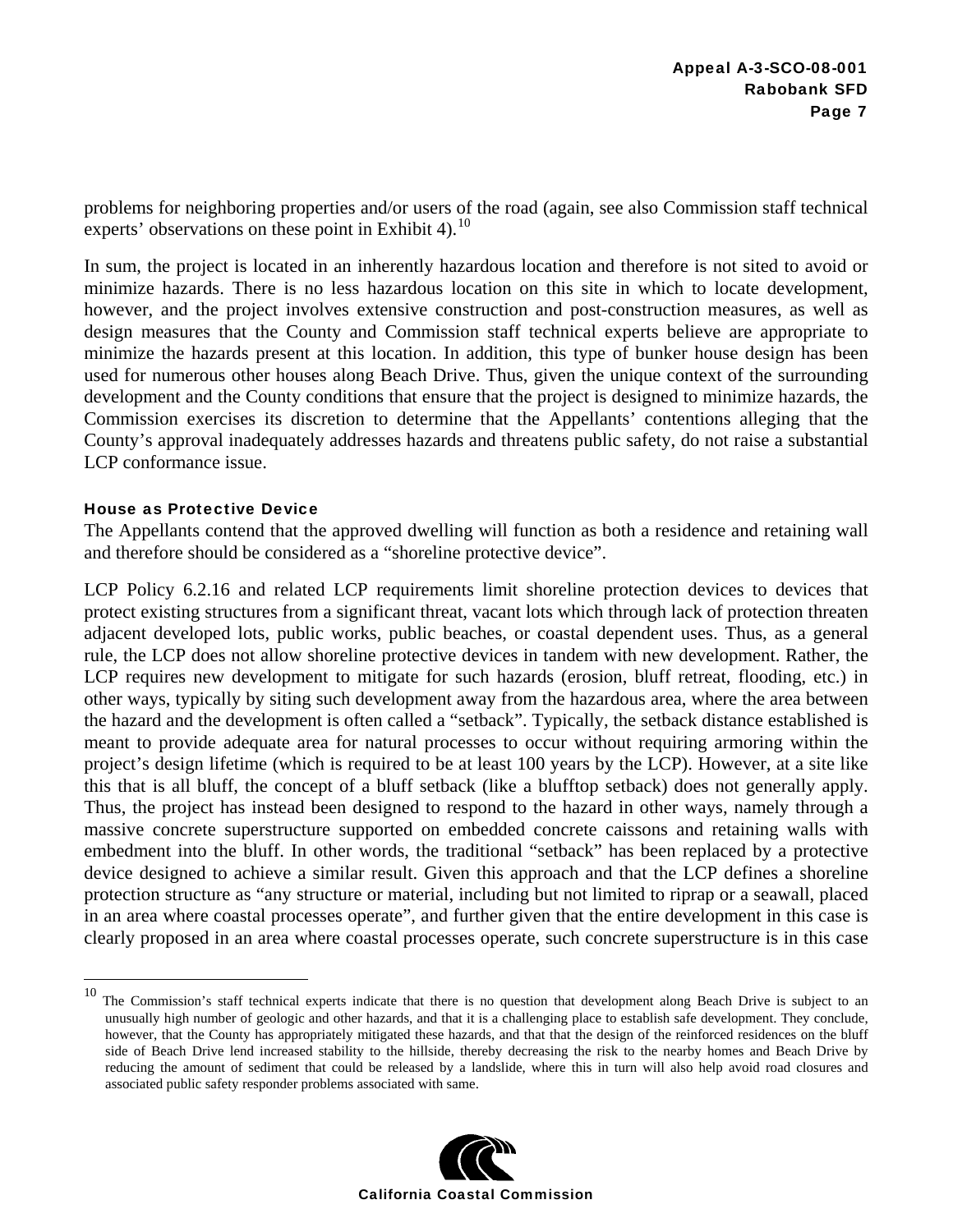a shoreline protection structure. As such, it is not generally allowed under the LCP in tandem with new residential development.

However, although such a superstructure meets the definition of a shoreline protection structure under the LCP, the project site is located inland of existing beachfront houses and existing shoreline armoring that are located seaward of Beach Drive at this location. The LCP limits use of shoreline protective devices because shoreline structures can have a variety of negative impacts on coastal resources including adverse affects on sand supply, public access, natural landforms, and overall shoreline beach dynamics on and off site, including ultimately resulting in the loss of beach. Because of the project site's inland location (i.e., in relation to Beach Drive and residential development seaward of it at this site), some of these adverse effects on shoreline processes are therefore less than they would be if this were proposed on a beachfront lot. For example, no public beach area will be lost due to this project in this context, and any sand eroding from this bluff would be captured behind the existing beachfront seawall, rather than being provided through natural processes to the beach. While the project does result in landform alteration, as discussed below, such alteration is inevitable for any development on this highly constrained site. Moreover, the superstructure proposed here is also typical of the types of superstructures that have been developed in multiple other cases along this stretch of Beach Drive under the LCP that also all met the same definition, and such structures are necessary to address geologic hazards on these extremely steep sites. As such, and in this case, the fact that the project includes a shoreline protection structure raises an issue, but the Commission exercises its discretion to determine that such issue does not rise to the level of a substantial LCP conformance issue.

### Natural Landform Alteration

LUP Policy 6.3.9 and related LCP policies require site design to minimize grading and avoid natural landform alteration (see Exhibit 3). The County-approved project will require substantial grading to excavate for the superstructure and the house, and thus will alter a natural landform, specifically the bluff. It is clear that there may be options that could reduce the amount of grading and landform alteration. Perhaps most obviously, the project could be reduced in scope to reduce the amount of bluff excavation and alteration. The project could also be redesigned to avoid the "bunker" house style. For example, the residence could be elevated on deep piers or even a single pier above the bluff, which would limit the work in the bluff itself. However, such design is likely to be infeasible, as it would make it difficult for site access and parking, $11$  and would likely not be visually compatible with the character of the surrounding neighborhood, or consistent with beach viewshed protection. In this case, although a reduction in the scale of the project could reduce grading and landform alteration here, the project as approved by the County is generally consistent with the nature of landform alteration that has typically been allowed along Beach Drive. Thus, while there are some LCP inconsistencies related to landform alteration, the Commission exercises its discretion to determine that these appeal contentions do not rise to the level of a substantial issue in this particular case, given the nature of the surrounding

<sup>11</sup> Access to the residence in such a scenario would be from the bottom of the structure through exposed or pier-integrated stairs, or potentially an elevator. Parking could only be accommodated on-street.

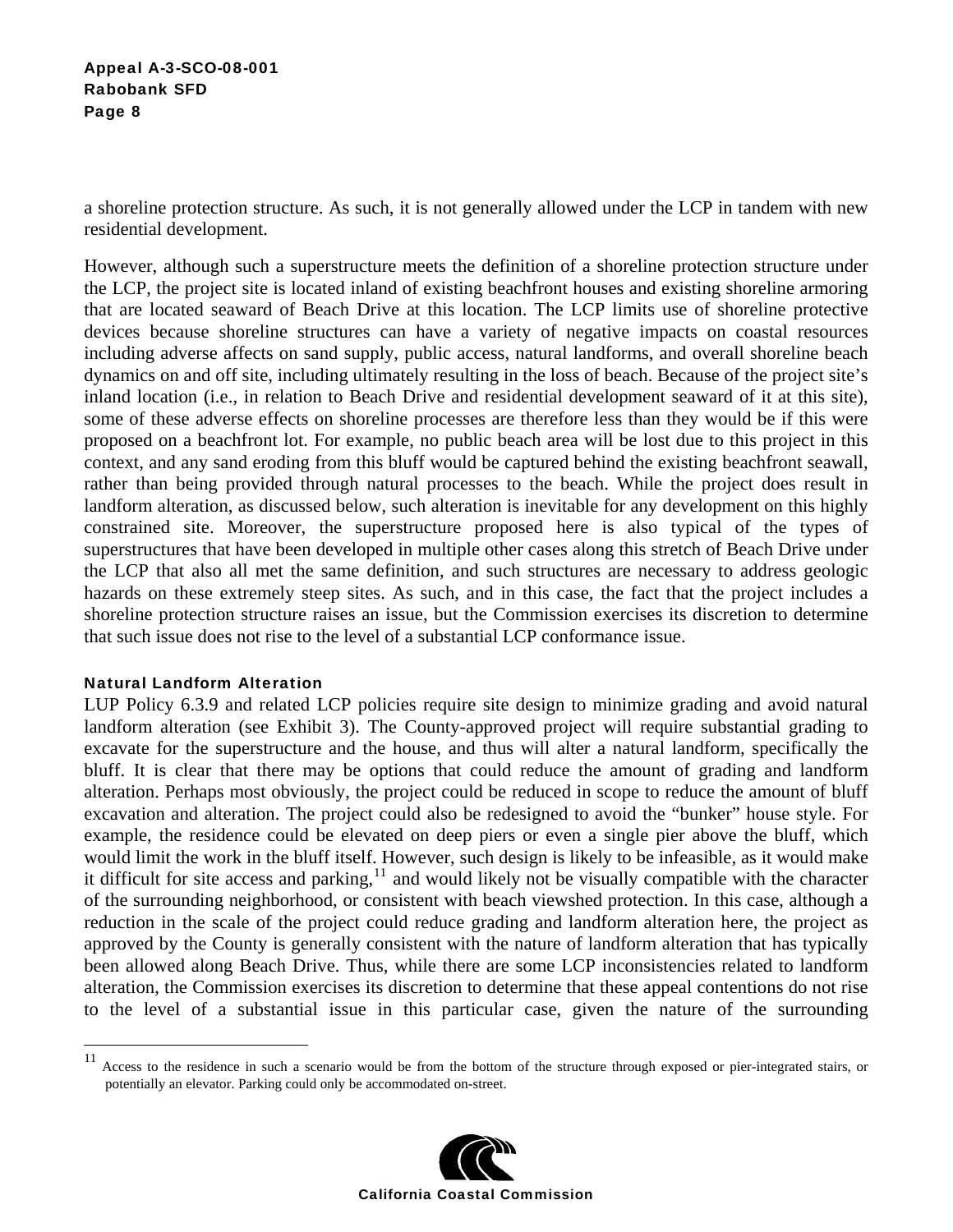development.

#### Conclusion

When considering a project that has been appealed to it, the Commission must first determine whether the project raises a substantial issue of LCP conformity, such that the Commission should assert jurisdiction over a de novo CDP for such development. At this stage, the Commission has the discretion to find that the project does not raise a substantial issue of LCP conformance, even if the project is not entirely consistent with the applicable certified LCP. As explained above, the Commission is guided in its decision of whether the issues raised in a given case are "substantial" by the following five factors: the degree of factual and legal support for the local government's decision; the extent and scope of the development as approved or denied by the local government; the significance of the coastal resources affected by the decision; the precedential value of the local government's decision for future interpretations of its LCP; and, whether the appeal raises only local issues as opposed to those of regional or statewide significance.

In this case, these five factors, considered together, support a conclusion that this project does not raise a substantial issue of LCP conformance. First, the County-approved project is for one single-family residence that consists of infill residential development that is typical in size, scale and design with other existing residential development on Beach Drive. Thus, the extent and scope of this project weigh in favor of a finding of no substantial issue. Second, while the County's findings do not show full LCP consistency, the County has provided sufficient factual and legal support for its decision that, given the extreme constraints present on this site, the proposed project design minimizes hazards and natural landform alteration to the degree feasible, even if it must necessarily be constructed as a shoreline protective device, similar to past practice and development along Beach Drive of this nature. Third, natural landforms and bluffs (and their relation to the shoreline more generally) are the primary coastal resources affected by this decision. Although these are significant coastal resources, their significance at this site along the inland side of the Beach Drive bluffs in an area of bunker homes and a wellestablished residential subdivision (on what was historically a back-beach area) is more limited than it might normally be considered to be. Thus, this factor raises some concern, but still weighs in favor of finding no substantial issue for this circumstance. Fourth, this type of "bunker" construction is limited to Beach Drive, therefore the County's action should not result in an adverse precedent for future LCP interpretation, as this type of home would not be approvable in a less constrained location and absent the potential for a constitutional taking. Fifth, based on the unusual siting of this lot and residence, the appeal does not raise issues of regional or statewide significance, as this project should not be seen as establishing a precedent for development anywhere other than perhaps for Beach Drive (where it is common). Thus, the substantial issue factors support a finding that no substantial issue exists with respect to this County-approved project's conformance with the certified Santa Cruz County LCP. The Commission therefore exercises its discretion to find no substantial issue and declines to take jurisdiction over the CDP for the project.